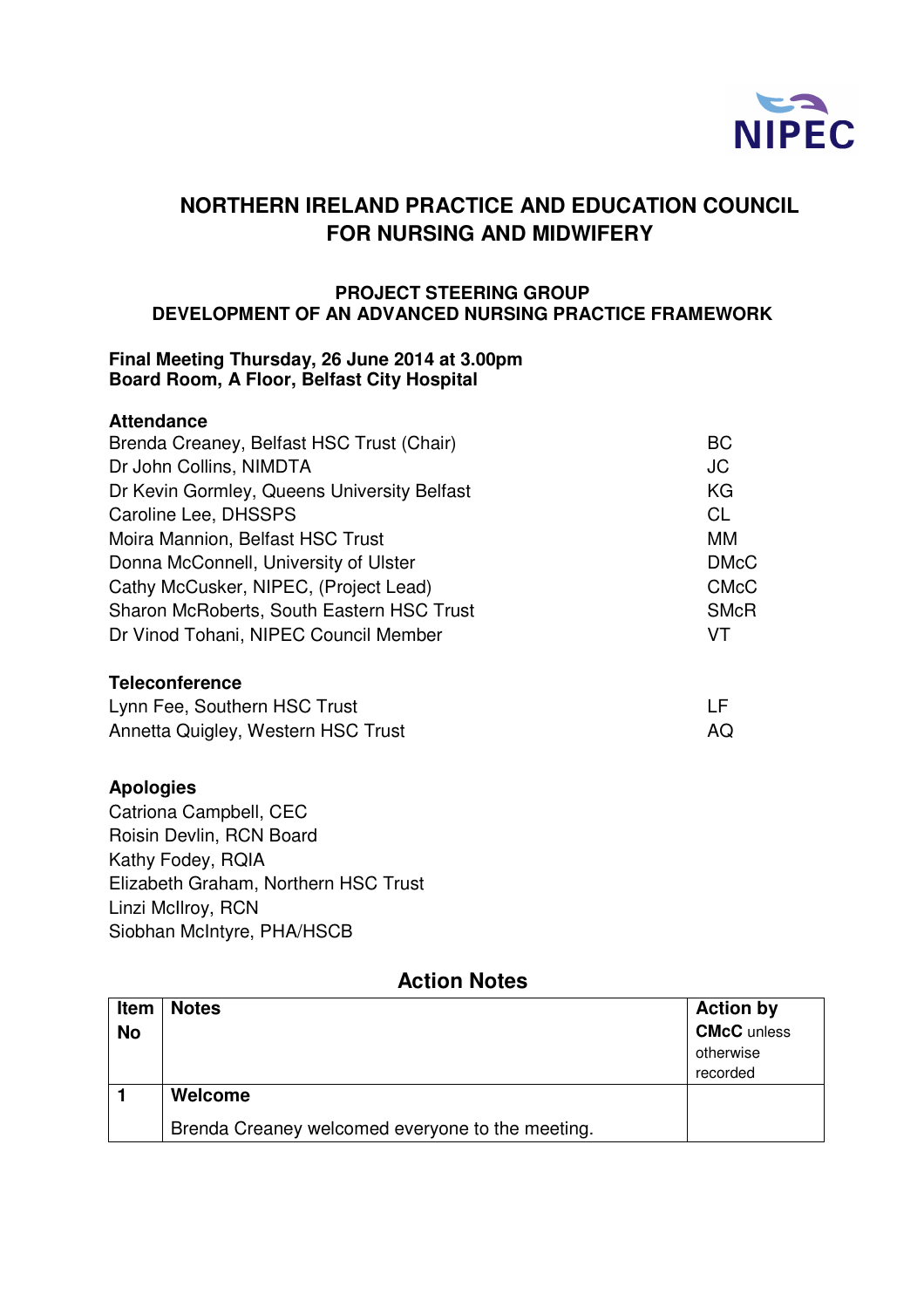

| $\mathbf 2$ | <b>Apologies</b>                                                                                                                                                                                                                                                                                                                                                                                                                                                                                                                                                                                                                                                                                                                                                                                                                                                                                                                                                                                                                                                                                                                                                                                                                                                                                                                                                                                                                                                             |  |
|-------------|------------------------------------------------------------------------------------------------------------------------------------------------------------------------------------------------------------------------------------------------------------------------------------------------------------------------------------------------------------------------------------------------------------------------------------------------------------------------------------------------------------------------------------------------------------------------------------------------------------------------------------------------------------------------------------------------------------------------------------------------------------------------------------------------------------------------------------------------------------------------------------------------------------------------------------------------------------------------------------------------------------------------------------------------------------------------------------------------------------------------------------------------------------------------------------------------------------------------------------------------------------------------------------------------------------------------------------------------------------------------------------------------------------------------------------------------------------------------------|--|
|             | Apologies as noted above.                                                                                                                                                                                                                                                                                                                                                                                                                                                                                                                                                                                                                                                                                                                                                                                                                                                                                                                                                                                                                                                                                                                                                                                                                                                                                                                                                                                                                                                    |  |
| 3           | Notes of the meeting held on 3 June 2014<br>Dr Vinod Tohani advised the following amend Dr John Hood<br>should read Dr John Wood.                                                                                                                                                                                                                                                                                                                                                                                                                                                                                                                                                                                                                                                                                                                                                                                                                                                                                                                                                                                                                                                                                                                                                                                                                                                                                                                                            |  |
|             | <b>Matters Arising</b><br>Dr John Collins had spoken with NIMDTA's Chief Executive<br>Prof. Keith Gardiner regarding NIMDTA's endorsement of<br>the Advanced Nursing Practice Framework. He advised that<br>Keith would like to see the final agreed Framework; he is<br>mainly interested in the impact of Advanced Nurse training<br>on medical trainees and the supervisor time required from<br>medical staff. It was agreed that once the amends were<br>made to the Framework following this meeting Cathy<br>McCusker would circulate the Framework for any final<br>comment from the Steering Group. John could share the<br>Framework with Keith at this point.<br>Cathy advised that she had not shared the draft Framework<br>٠<br>with Dr Claire Armstrong because it was now radically<br>different as a result of feedback from the workshop; it was<br>important that the amends were agreed by the Steering<br>Group before it was circulated wider. It was agreed that<br>once the Framework was finalised it could be shared with<br>Dr Armstrong.<br>Brenda also requested that it could then be shared with the<br>٠<br><b>HSC Trust Medical Directors.</b><br>Dr Angela Carragher had provided feedback on the<br>difficulties with quantifying the amount of supervision. It was<br>agreed that it was likely that the amount of supervision<br>would be dependent on the:<br>needs of the Advanced Nurse Practitioner<br>area of practice.<br>$\circ$ |  |
|             | The Group proposed that supervision for the area of practice<br>should be set at 0.5PA for the first six months or one year of<br>the introduction of the Framework. The effectiveness of this                                                                                                                                                                                                                                                                                                                                                                                                                                                                                                                                                                                                                                                                                                                                                                                                                                                                                                                                                                                                                                                                                                                                                                                                                                                                               |  |
|             | supervision allocation should then be evaluated and a<br>minimum range could then be agreed with a review period                                                                                                                                                                                                                                                                                                                                                                                                                                                                                                                                                                                                                                                                                                                                                                                                                                                                                                                                                                                                                                                                                                                                                                                                                                                                                                                                                             |  |
|             | identified. It was acknowledged this detail was not for inclusion<br>in the Framework - but should be part of the organisational                                                                                                                                                                                                                                                                                                                                                                                                                                                                                                                                                                                                                                                                                                                                                                                                                                                                                                                                                                                                                                                                                                                                                                                                                                                                                                                                             |  |